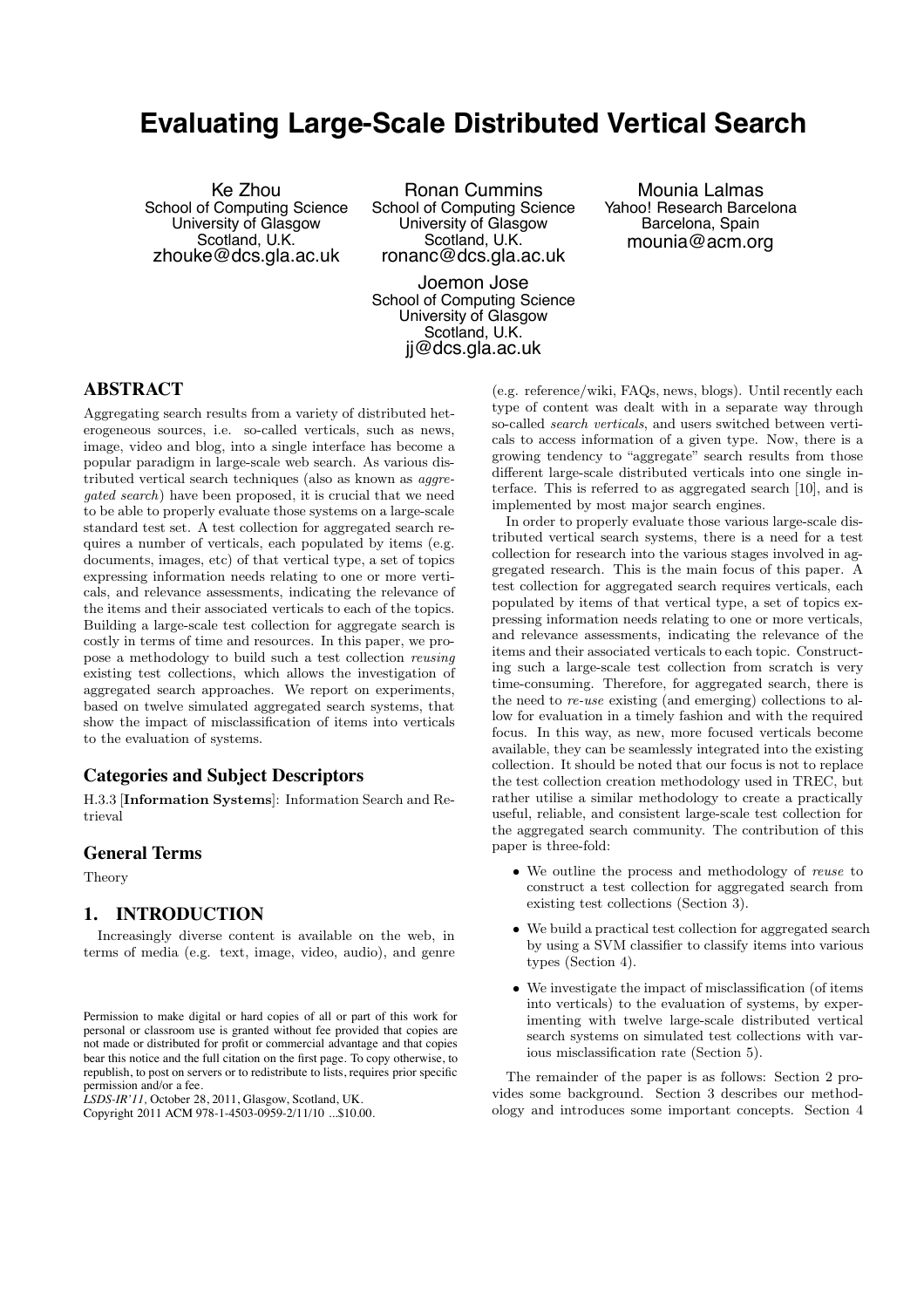describes the stages and design decisions involved in building the test collection. Section 5 details experiments carried out to investigate the consistency of the constructed test collection. Finally, Section 6 outlines our conclusions and future work.

# **2. RELATED WORK**

In this section we discuss research that is related to both aggregated search and test collection design.

# **2.1 Aggregated Search**

Aggregated search is the task of searching and assembling information from a variety of sources (i.e. verticals) and placing it in a single interface [10]. Aggregated search can be compared to federated search (distributed information retrieval) and desktop search. In federated search, test collections have been developed reusing existing test collections by partitioning different text-based corpora into a number of sub-collections. The partitions [15] are generally based on topicality, publication source, date, or domain. In desktop search, test collections [9] have been created by collecting different types of information (e.g. email, web-page, office documents, etc.) for individuals.

However, there are several major differences between federated search and aggregated search. Firstly, much of the research into federated search has utilised documents of the same type (i.e. mainly newswire documents), and do not investigate a truly rich and diverse information space. Aggregated search focuses on the web context, with various existing web-based vertical search engines (Blog, News, Image, etc.) available. In addition, dynamically changing content (e.g. the daily update and emergence of verticals such as twitter) is a more critical issue in aggregated search. In aggregated search, query logs can provide a rich source of user interaction data which is not applicable in the traditional federated search domain. Aggregated search deals with such diverse heterogeneous information and interaction data, that previous research into distributed test collections (e.g. those conducted on newswire collections) cannot be assumed to hold in such a scenario.

Aggregated search can be deconstructed into three areas; (1) vertical representation, (2) vertical selection, and (3) result presentation. For vertical representation  $(1)$ , each vertical (or resource) is modelled in a specific way so that certain features of the vertical can be accessed in order to more easily identify the type and quality of the vertical for a particular topic. The test collection that we propose to build will allow the same type of evaluation as has previously been adopted in the federated search domain, but will be more appropriate in the web context. Vertical selection (2) can be treated as a multi-class query classification problem [2], and our created test collection for aggregated search can, thus, be used for training or evaluating such a classifier. Evaluating result presentation (3) consists of testing whether the right items have been retrieved from the correct verticals and, whether they are presented in the right position for the user.

A test collection for aggregated search would allow extensive investigation relating retrieval effectiveness and result presentation, and also create a valuable shared resource for the community. In particular, our methodology is based

on reusing existing web collection (ClueWeb09 $<sup>1</sup>$ ) and mul-</sup> timedia collections, and the vertical partitioning reflects a realistic scenario (i.e. realistic verticals) on the web. The items contained in the verticals are of different media (e.g. image and text) and genres (e.g. Blog, News, Wiki, etc.). In addition, all the topics in our test collections simulate real information needs as they come from search engine querylogs. These, although not perfect, more accurately reflect an aggregated search scenario. It should be noted that at this stage we do not investigate the temporal nature of verticals in this paper.

# **2.2 Test Collections**

A test collection typically consists of three parts: a set of items (often documents) to be searched, a set of information needs (stated in topics), and associated relevance judgments (referred to as qrels), stating the items that are relevant to each topic. The most time-consuming part of generating a test collection is the creation of relevance judgments. Although methods to alleviate this problem have been proposed (e.g. formally selecting a subset of the most promising items to be judged [5] or using crowd-sourcing techniques [1]), judging a set of items (often documents), and in particular, heterogeneous documents from a variety of sources, remains an extremely tedious task.

In addition, current test collections have become extremely large (e.g. Clueweb09) to reflect the much larger amount of information in many of today's retrieval scenarios. As a result, the idea of reusing test collections has been proposed. Some researchers [7] have reused an existing Q&A test collection to generate a test collection to investigate diversity in IR. Others [6] have developed means to quantify the reusability of a test collection for evaluating a different retrieval scenario than that originally built for.

Other related work of creating a test collection for aggregated search includes collecting pair-wise judgments on information originating from different verticals (vertical blocks) via crowd-sourcing [1], or inferring judgments from querylogs [12]). Our approach emphasizes the reuse of collections and judgments, and furthermore, leads to a reusable collection. Importantly, yet lacking in the aggregated search domain, the construction of a test collection allows different parts of an aggregated search system (i.e. vertical representation, vertical selection, and result presentation) to be systematically evaluated on a stable collection.

# **3. METHODOLOGY**

In this section, we describe the methodology of reuse adopted herein to construct an aggregated search test collection. The methodology can be categorized into several steps:

- 1. First, we define the verticals that we want to investigate (Section 3.1).
- 2. Then, we decide which existing test collections to use and how to simulate verticals (i.e. by classification) (Section 3.2).
- 3. Thirdly, we identify a set of topics, from existing ones that are utilized in various evaluation forums (e.g. TREC), that could be satisfied by documents that are contained in several (one or many) simulated verticals (Section 3.3).

<sup>1</sup>http://lemurproject.org/clueweb09/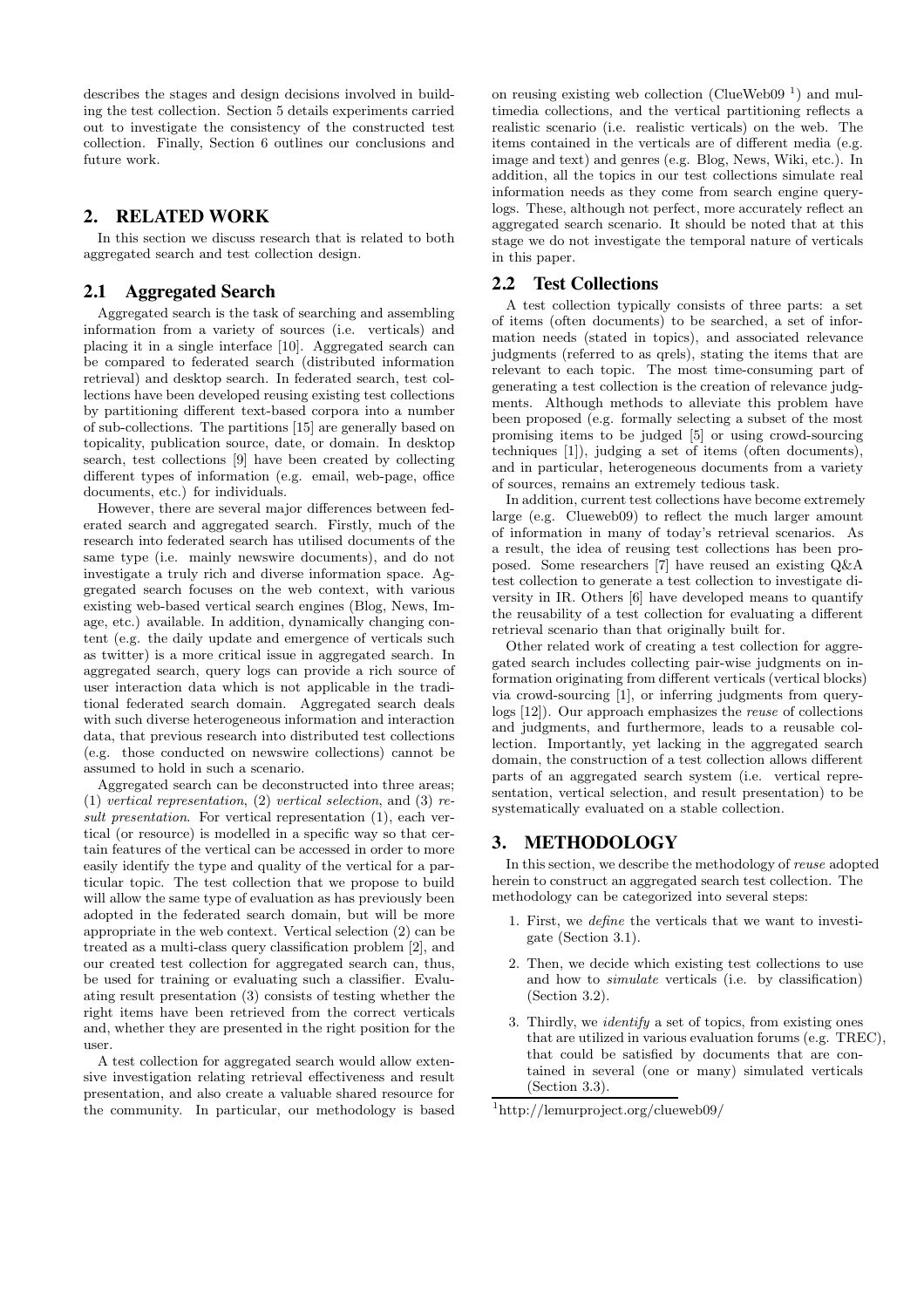Table 1: Vertical used (simulated) in this paper

| Vertical       | Document                  | Type  |
|----------------|---------------------------|-------|
| Image          | online images             | media |
| Video          | online videos             |       |
| Recipe         | recipe page               | genre |
| <b>News</b>    | news articles             |       |
| <b>Books</b>   | book review page          |       |
| Blog           | blog articles             |       |
| Answer         | answers to questions      |       |
| Shopping       | product shopping page     |       |
| Discussion     | discussion thread from    |       |
|                | forums                    |       |
| Scholar        | research technical report |       |
| Reference/Wiki | encyclopedic entries      |       |
| General web    | standard web pages        |       |

4. Furthermore, we discuss how existing relevance assessments can be used correctly so that the aggregated collection remains reliable.

# **3.1 Defining Verticals**

In web search, a vertical is associated with content dedicated to either a topic (e.g. "finance"), a media type (e.g. "images") or a genre  $(e.g.$  "news")<sup>2</sup>. In this paper, we are mainly concerned with the latter two types, which is less well-studied than the former (e.g. topic-focused distributed collections have been studied in federated search [16]). Consistent with existing web search engines, we consider the verticals listed in Table 1. These verticals can be simulated by existing test collections (mainly web-based and multimedia collections), as we show in Section 4. The last vertical in Table 1, "general web", consists of the standard web search pages, that form the majority of search results [10]. It is to these results that results from other verticals are added, if relevant [2].

### **3.2 Simulating Verticals**

For the purposes of building our aggregated search collection, two main types of existing test collections are available. The first type of collection are those that could be used in their entirety, to simulate a vertical. The second type of collection are those that need to be decomposed into parts, each of which could be used to simulate a vertical, or part thereof. Examples of the latter include large-scale web collections, comprised of documents that are not only standard web documents, but of various genres (e.g. news, wiki, blogs, etc). Documents in such a collection are more problematic as they need to be classified into a genre, and then added to the corresponding vertical.

# **3.3 Identifying Topics**

Now we must identify a subset of the topics (from all available topics) that could reflect concrete search scenarios in aggregated search. Following [2], this subset should consist of approximately 1/4 of the topics for which only the "general web" vertical is of high vertical intent, and 3/4 for which more than one vertical (including "general web") is of high vertical intent. At this stage, we must clarify the concept of "vertical intent" when referring to a vertical. We define two criteria to determine the vertical intent of a vertical:

1. Topical relevance, i.e. the vertical should contain at least one topically relevant document (i.e. it should be capable of satisfying the user's need in a topical manner).

2. Vertical orientation, i.e. the degree to which a specific type of information, originating from one specific vertical, satisfies a user's information need (e.g. images are highly oriented to the topic "photographs of flowers").

We state that a topic has a high *vertical intent* to a specific vertical only when both criteria are satisfied. Therefore, to identify a set of usable topics, we must first identify verticals that contain at least one relevant item for a topic. Then, we must identify if those verticals have a high vertical intent for each of the queries.

### **3.4 Reusing Existing Relevance Assessments**

Reusing existing relevance assessments is one of the most problematic areas when it comes to creating an aggregated search collection. As topics for one simulated vertical, typically do not overlap with topics from another, it is difficult to collect a large set of topics that span multiple verticals. To avoid a situation whereby whole verticals have not been assessed (for relevance) for particular topics, we have used one large collection of heterogeneous documents (ClueWeb). We do, however, use two different media type collections (e.g. image and video). These are of a different media type and the majority of ClueWeb topics do not have corresponding relevance assessments available within these collection. This is somewhat problematic. However, one way to minimise this impact is to manually judge the vertical intent of each query, and then perform relevance assessments only on collections that might be useful for that query. In this work, this incompleteness is minimised and we assume that the image and video verticals have a very low vertical intent for the queries originating from the ClueWeb query set.

# **4. AGGREGATED SEARCH TEST COLLEC-TION**

In this section, we describe the actual construction of our test collection. We will describe our document classification approach (Section 4.1), topic identification method (Section 4.2) and statistics of the created test collection (Section 4.3), respectively.

# **4.1 Document Classification**

Table 2 lists the collections and topics used in our aggregated collection. The majority of our documents come from the ClueWeb collection and, therefore, need to be classified into a specific vertical. We now describe the classification approach used for this web-based collection. Genre classification is not new in the community [13] and our aim is to demonstrate the feasibility of the approach (rather than thoroughly investigating how to improve genre classification). Our classification can be categorized into two steps<sup>.</sup>

- 1. Classifying the unlabeled documents using a machine learning genre classifier.
- 2. Increasing the accuracy of the classification of documents from Step 1 using existing vertical search engines.

<sup>2</sup>A topic-focused vertical may contain documents of various types, standard web pages, images, reviews, etc.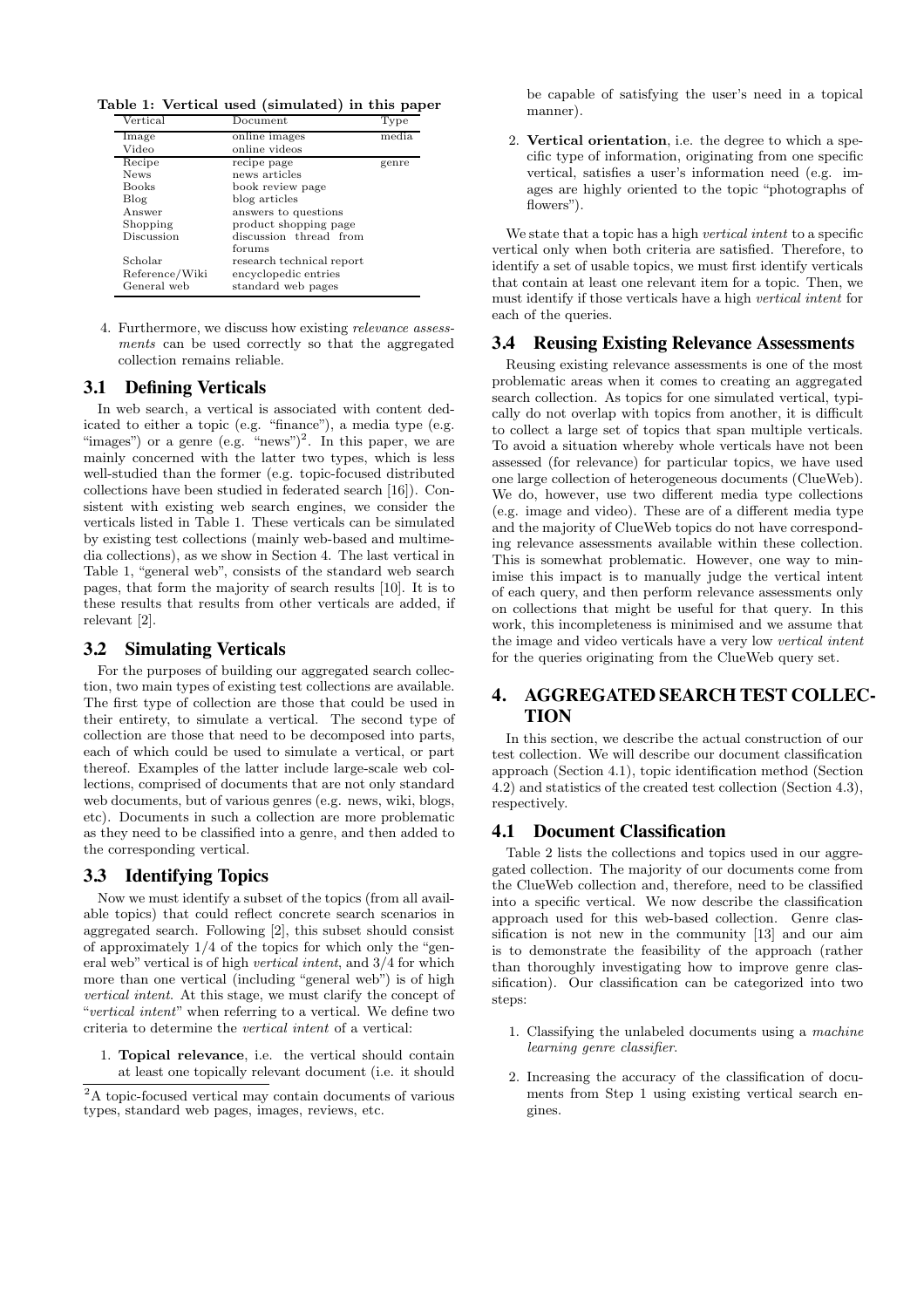Table 2: Description of collections, topics and qrels used

| Collection name Type |                          |             | Num of docs Tracks (number of topics used)                | Num of topics |
|----------------------|--------------------------|-------------|-----------------------------------------------------------|---------------|
| $C$ lueWeb $09(B)$   | general web $50,220,423$ |             | TREC Web 2009-2010 (100)<br>TREC Million Query 2009 (685) | 785           |
| ImageCLEF            | image                    | 670,439     | ImageCLEF Photo Retrieval (178)<br>ImageCLEF WikiMM (45)  | 223           |
| <b>TRECVID</b>       | video                    | $1.253^{3}$ | TRECVid Search (268)                                      | 268           |
| Total                |                          | 50,892,115  |                                                           | 1.276         |

|  | Table 3: Genre classification – Confusion Matrix |
|--|--------------------------------------------------|
|  |                                                  |

| $\it Vertical$ | Recipe | <b>News</b> | Book | Blog | Answ | Shop | Disc | Schol | Ref  | Web  |
|----------------|--------|-------------|------|------|------|------|------|-------|------|------|
| Recipe         | 0.74   | 0.00        | 0.02 | 0.04 | 0.01 | 0.00 | 0.01 | 0.00  | 0.00 | 0.18 |
| <b>News</b>    | 0.00   | 0.60        | 0.00 | 0.05 | 0.01 | 0.01 | 0.00 | 0.00  | 0.00 | 0.33 |
| Book           | 0.01   | 0.01        | 0.53 | 0.04 | 0.00 | 0.10 | 0.00 | 0.00  | 0.01 | 0.30 |
| Blog           | 0.02   | 0.03        | 0.06 | 0.57 | 0.03 | 0.02 | 0.02 | 0.00  | 0.01 | 0.24 |
| Answ           | 0.02   | 0.02        | 0.00 | 0.00 | 0.72 | 0.00 | 0.02 | 0.01  | 0.00 | 0.21 |
| Shop           | 0.02   | 0.03        | 0.07 | 0.07 | 0.02 | 0.58 | 0.04 | 0.01  | 0.00 | 0.16 |
| <b>Disc</b>    | 0.00   | 0.02        | 0.01 | 0.03 | 0.05 | 0.02 | 0.78 | 0.00  | 0.00 | 0.09 |
| Schol          | 0.00   | 0.00        | 0.01 | 0.00 | 0.00 | 0.00 | 0.00 | 0.81  | 0.04 | 0.14 |
| Ref            | 0.00   | 0.01        | 0.00 | 0.01 | 0.00 | 0.00 | 0.01 | 0.00  | 0.89 | 0.08 |
| Web            | 0.00   | 0.03        | 0.01 | 0.04 | 0.00 | 0.05 | 0.02 | 0.00  | 0.00 | 0.85 |
|                |        |             |      |      |      |      |      |       |      |      |

For Step 1 (machine learning classification), we use a twostage classifier. The first stage filters out pages that do not occur within the domains that are known to be associated with a vertical (e.g. www.allrecipes.com for the recipe vertical), and the second step uses a SVM classifier with other features of the page. In the first stage, we filter out the low-quality websites/domains for each vertical, since in our preliminary experiments those "poor quality" websites have been empirically shown to contribute a lot to the misclassification. We constructed this filter by using a website ranking service  $Alex^4$ . For each vertical, we manually find the top 100 ranked domains (e.g. www.allrecipes.com) that exist in our collection, and only web pages from those domains are candidate documents to be classified.

In the second stage, we use a multi-class  $\text{SVM}^5$ , which is known to perform well for this genre classification task, on these candidate documents. Both textual and structural features are used in the SVM. The textual features include the term-frequencies in various parts of the web document (URL, title, meta-data and full document), genrebased symbols (e.g. the "?" symbol contained in help documents), and named-entity features. Structural features include html tag frequency (e.g. list, form, image tag count), links (e.g. number of outlinks). The SVM classifier was trained using five-fold cross validation where the training and testing data consisted of approximatively two hundred manually labeled documents of each genre, and one thousand manually labelled documents of the "general web" genre. Note that all those training web pages exist in the collections we use (i.e. ClueWeb09 B). We have found that approximately 25% of the pages in the collection can be labeled as a non-web vertical by utilizing this two-stage classifier method.

To boost the accuracy of the classification provide in step 1, we submitted the "titles" of all of the classified pages to existing vertical search engines. Therefore, for each document (web page) from the classified set, we submit its "title"

to all the corresponding state-of-the-art vertical search engines  $6$  by using the strict matching retrieval function (i.e. the exact title has to appear in the document.). Then, if the URL of the document (unique identifier) appears in the top 20 results (empirically shown to be sufficient), we relabelled the page with the corresponding vertical. We have found that 18.9% of the classified pages (i.e. those already classified into verticals) were re-classified using this method. This relabelling step (step 2), only affects about 18.9% of the initially labelled documents, but improves the accuracy of the classifier by over 10%.

After those two steps, all the documents in the ClueWeb B collection have been classified as either belonging to a vertical or the default "general web" vertical. Table 3 shows the confusion matrix for our genre classification (remembering that these results are generated from 200 manually labelled documents from each vertical using five-fold cross validation). The right-to-left diagonal shows the percentage of correctly classified documents of each type. We achieve an average accuracy of 70.7% (varying from 53% to 89%). Importantly, most mis-classifications are placed into one vertical (i.e. the "general web"). This is not surprising as "general web" is the default genre [10]. This should not affect our work as documents from the "general web", as is the case for major search engines, form the high majority of search results [10]. In addition, the overall misclassification remains low and it is comparable to state-of-the-art ([13, 8]). Furthermore, this classification reflects the real scenario of vertical creation on the web. Regardless, our experimental section (Section 5) will revisit the impact of this classification process.

### **4.2 Identifying Topics**

In section 3.3 we defined vertical intent as being related to both topical-relevance and vertical orientation, and therefore, we must identify a set of topics that are associated to multiple verticals that contain both of these criteria.

<sup>&</sup>lt;sup>3</sup>Each video is a mixture of many events/shots (normally more than one hundred) that can be further segmented. <sup>4</sup>www.alexa.com

<sup>5</sup>http://svmlight.joachims.org/svm multiclass.html

<sup>6</sup>We use Google News, Blog, Recipe, Shopping, Book, Answer, Discussion, Scholar, and Wiki.com for Reference Search.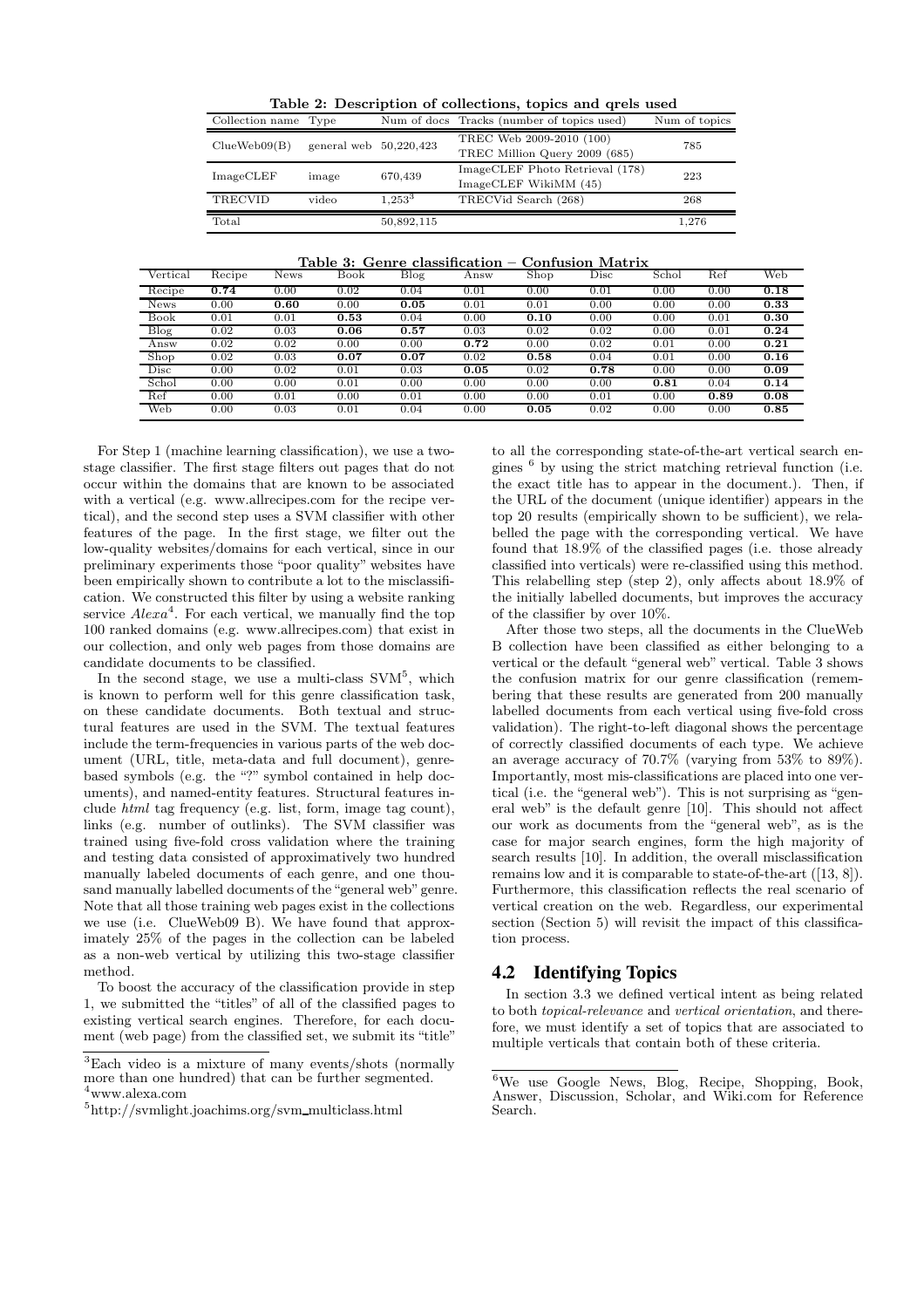### *4.2.1 Identifying topics associated with multiple topically relevant verticals*

First, we wish to identify topics for which topically relevant documents exist in multiple verticals. This is not problematic for the ClueWeb B collection as we have automatically classified documents into different verticals, and therefore, relevant documents for a topic will be classified into different verticals. However, for the multi-media collections (i.e. image and video), we must identify topics that are statements of the same, or a very similar, information need, as those that exist in the ClueWeb topic set  $^7$ . Therefore, we represent each topic as a weighted vector of its title terms (i.e. using  $tf \cdot idf$ ) and the cosine similarity is then used to compare topics. Any pair of topics for which the cosine similarity is above a threshold  $\gamma$  are candidate topics. We then manually judged all candidate topics, using the description and the narrative fields. This yielded two video topics that had a similar information need to those in the ClueWeb B topic set.

### *4.2.2 Identifying topics with high vertical-orientation*

To determine this topic set, first, we make an assumption that highly oriented verticals for a topic should contain above a certain threshold of relevant items. Therefore, to define a threshold for each vertical, we analyse a query log (i.e. the AOL log [11]). We identified a set of queries in this log that were highly orientated to a particular vertical  $(v_i)$ . We identified queries that were highly orientated to a vertical by finding queries with an explicit vertical label (e.g. if the term "recipe" or "recipes" appeared in the query "pork chops recipe" we deemed it a recipe query). We also used the main sub-query, created by removing the vertical label (e.g. "pork chops"), as a highly orientated query. The vertical labels for each vertical are obtained from human annotation while the objective is to ensure a highly accurate classification of query's vertical intent, meanwhile covering a wide range of queries. For example, for "recipe" vertical, we used the term "recipe" and "recipes", whereas for "image" vertical, we used the term "image", "images", "img", "picture", "pictures", "photo", "photos", "pics". For classifying the clicked documents, we use the same approach on URLs of the documents <sup>8</sup>, (e.g. if the term "recipe" or "recipes" occurs in the URL, we consider the document is associated with the "recipe" vertical). Then for each query, we then calculated the fraction of clicks that linked to pages in that vertical  $(v_i)$ , compared to the number of total clicks for that query. These fractions were then averaged over all queries that were identified as highly orientated to a vertical. Given that a click is a noisy estimation of relevance, this fraction gives us an estimation of the number of relevant documents that must be in a vertical before the vertical is deemed highly-orientated. Finally, for our simulated collection, a vertical was deemed highly-orientated when it contained over this threshold of relevant documents. Using this process, 243 queries were found (in the ClueWeb topic sets) that had multiple vertical intents. We compared these vertical intents with those of

two human annotators for a subset of queries and found a high degree  $(60\%)$  of overlap<sup>9</sup>.

### **4.3 Test Collection Composition**

In this section, we describe the obtained collection. Table 4 shows the document statistics of our aggregated test collection in terms of verticals defined. In total, we have more than 50 million documents. General web documents are prevalent, thus mimicking aggregated search scenarios. A total of twelve verticals are simulated and many are common to the usual 16 verticals<sup>10</sup> found in current search engines (Google, Yahoo and Bing). We have simulated many of the verticals that are prevalent in web search engines and we have simulated more verticals than some search engines. The choice of those verticals are restricted to the collections we possess. However, as we have already mentioned, when a new collection (e.g. microblog) is available, we can use the same approach to add that collection and reuse available relevance judgments.

Table 4: Document statistics of the aggregated search collection (verticals)

| Verticals Recipe |                                                    | <b>News</b> | <b>Books</b> |                 | Blogs Answer Shopping |
|------------------|----------------------------------------------------|-------------|--------------|-----------------|-----------------------|
| Ratio            | $0.3\%$                                            | $3.0\%$     | $1.4\%$      | $3.8\%$ $0.6\%$ | 1.6%                  |
|                  | Verticals Discussion Scholar Reference Image Video |             |              |                 | Web                   |
|                  |                                                    |             |              |                 |                       |

Statistics relating to the final set of topics and qrels are shown in Table 5. In total, 320 topics are available for testing, which is larger than the minimum recommended number of topics in other areas of IR (i.e. 50) [17]. Also, 69.7% of the topics have two vertical intents and 6.2% of topics have three or more vertical intents. These statistics are comparable to those from [2], obtained from real data. The distribution of topics per vertical is shown in Table 6, which also conforms to that of [2].

Table 5: Statistics of topics and qrels

| <b>Statistics</b>                                   | number/ratio |
|-----------------------------------------------------|--------------|
| number of topics                                    | 320          |
| average rel docs per topic                          | 26.0         |
| average rel verticals per topic                     | 1.83         |
| ratio of topics with only "general web" intent      | 24.1%        |
| ratio of topics with two vertical intents           | 69.7%        |
| ratio of topics with more than two vertical intents | $6.2\%$      |

# **5. EXPERIMENTS**

We used a classifier to assign documents to verticals and, therefore, some documents may be incorrectly assigned to a vertical. We need to assess the impact of this. We now describe an experiment carried out to evaluate the effect that document misclassification has on our newly created test collection. We create different versions of the test collection,

<sup>7</sup>For example, the topic "find a shot of golden gate bridge" for the video collection and "golden gate bridge" for the web collection.

<sup>8</sup>We considered that terms were any maximal sequence of alphanumeric characters. For example, the URL "http://www.bbc.com/image" has four terms, "www", "bbc", "com" and "image".

 $\sqrt[9]{\text{These}}$  were preliminary experiments and a full evaluation of this process is planned.

 $1016$  common verticals include News, Image, Video, Blog, Discussions, Answer, Reference, Maps, Books, Updates, Scholar, Shopping, Financial, Local Listings, Weather, Web.